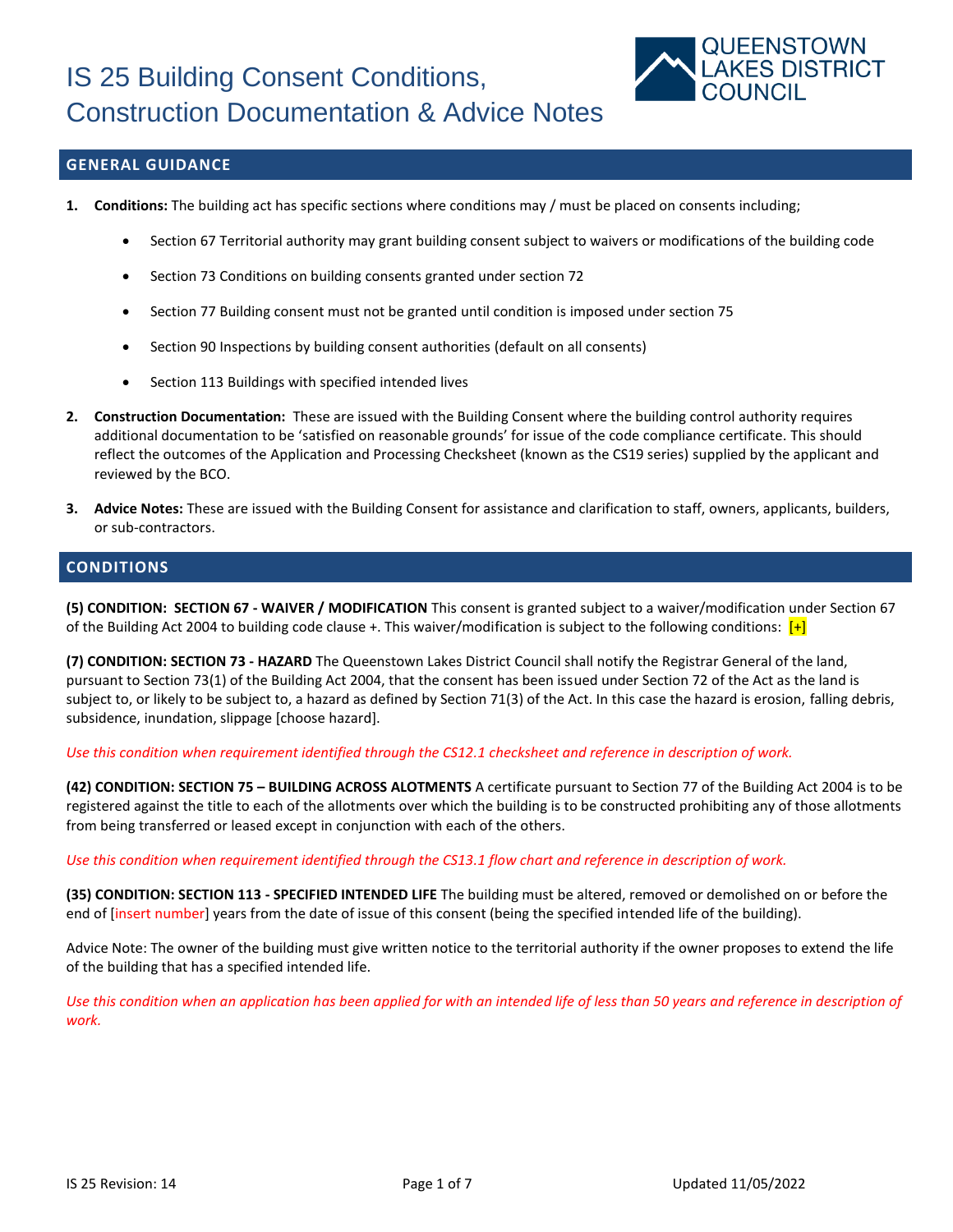

### **CONSTRUCTION DOCUMENTATION**

### **(PS4) PRODUCER STATEMENT – CONSTRUCTION REVIEW**

**(26) ENGINEER**: shall provide a 'Producer Statement – PS4 – Construction Review' and copies of associated inspection reports from a chartered professional engineer, certifying all, or part, of the building works as identified by the 'Producer Statement PS1 – Design' has been built in accordance with the approved building consent documentation.

*Use when the design engineer requires on-site construction monitoring for specifically engineered designs.*

**(37) FIRE PROTECTION:** 'Producer Statement – PS4(s) – Construction Review' from a chartered professional engineer – fire, certifying the fire protection systems have been installed/constructed in accordance with the approved building consent documentation.

*Use when the CM level recommended by the design engineer is such that the design requires onsite monitoring.*

**(10) FAÇADE ENGINEER**: shall provide a 'Producer Statement – PS4 – Construction Review' and copies of associated inspection reports from a chartered professional engineer, certifying all, or part, of the building works as identified by the 'Producer Statement PS1/2– Design/Design Review' has been built in accordance with the approved building consent documentation.

*Use when the Construction Monitoring level recommended by the design engineer is such that the design requires onsite monitoring, Buildings greater than 10m in height and more than 10 household/accommodation units.*

### **(PS3) PRODUCER STATEMENT - CONSTRUCTION**

**(13) INTUMESCENT COATING**: 'Producer Statement – PS3(s) – Construction' shall be provided from the intumescent coating applicator to certify that the coating system applied complies with the approved building consent documentation.

*Use when intumescent coatings are specified as required to achieve a surface finish or Fire resistance rating within the consented documentation.*

**(14) MEMBRANE (RETAINING WALL)**: 'Producer Statement – PS3(s) – Construction' shall be provided from the membrane installer certifying that the membrane and substrate material has been installed in accordance with the approved building consent documentation.

*Use where membrane applied to retaining walls associated with occupied spaces.*

**(16) MEMBRANE (ROOF / DECK):** 'Producer Statement – PS3 – Construction' shall be provided from the installer certifying the roofing material has been installed in accordance with the approved building consent documentation.

*Use where the roof has a membrane ( e.g. single-ply, built-up/multi-layer and liquid-applied ) system(s) consented.*

**(6) MEMBRANE (SHOWER):** 'Producer Statement – PS3 – Construction' certifying the membrane has been installed in accordance with the approved building consent documentation.

*Use where membrane used internally e.g. wet area showers.*

**(15) CLADDING**: 'Producer Statement – PS3 – Construction' certifying that the cladding material has been installed in accordance with the approved building consent documentation.

*Use where plaster cladding systems consented.*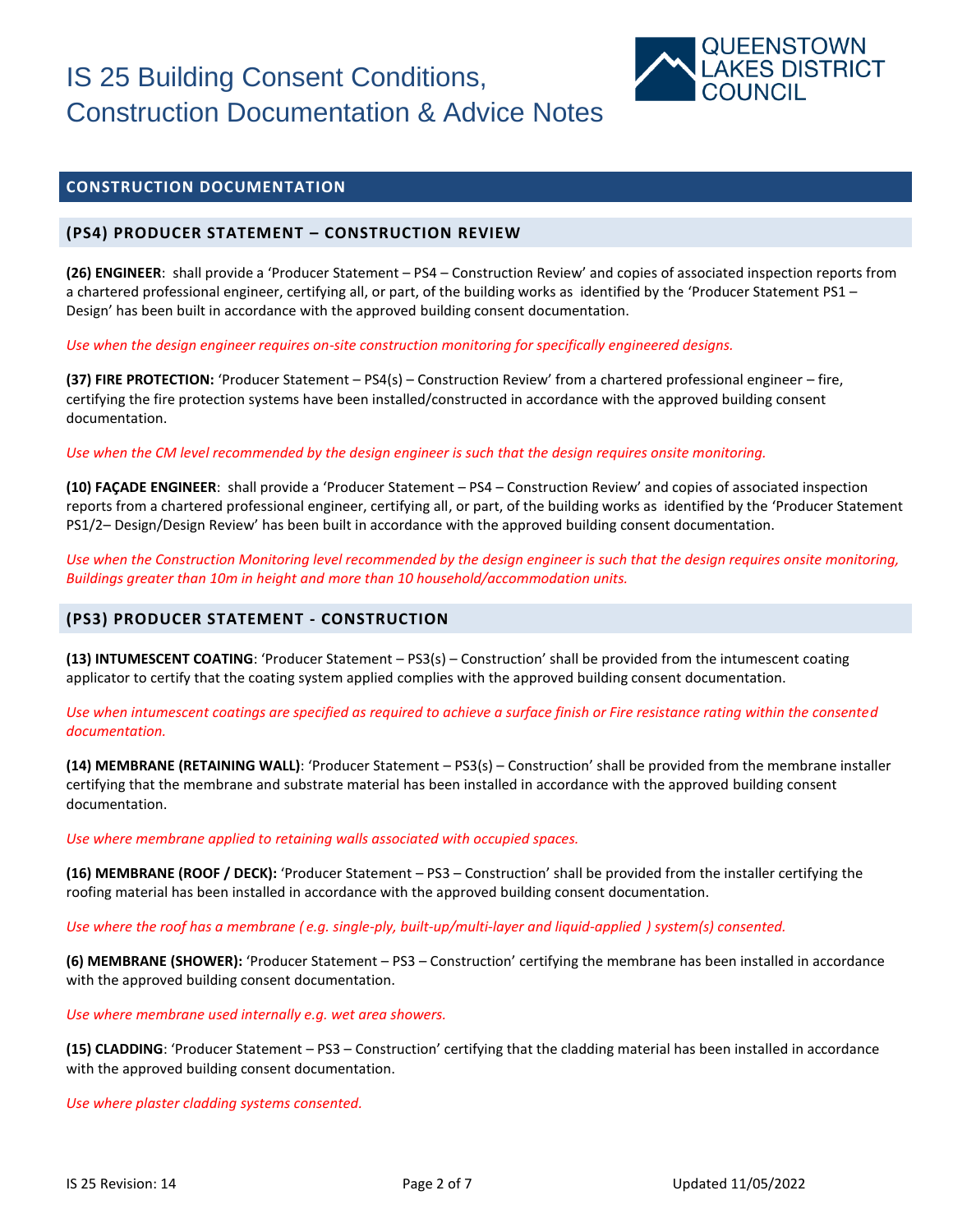

**(17) ON-SITE WASTEWATER DISPOSAL SYSTEM:** 'Producer Statement – PS3(s) Construction' from the installer and manufacturer certifying the on-site wastewater disposal system has been installed in accordance with the approved building consent documentation.

### *Use where on-site wastewater disposal system proposed*

**(18) MECHANICAL VENTILATION:** 'Producer Statement – PS3 – Construction' certifying the ventilation system has been installed and commissioned in accordance with the approved building consent documentation.

*Use where the ventilation system is a specified system type SS9*

**(19) FIRE ALARM:** 'Producer Statement – PS3 – Construction' certifying the fire detection and alarm system have been designed, installed, and commissioned in accordance with the approved building consent documentation.

### *Use where Type 2* – *7 Alarms System (ref F7/AS1) consented*

**(22) SPRINKLER SYSTEM:** 'Producer Statement – PS3 – Construction' certifying the sprinkler system has been designed, installed, and commissioned in accordance with the approved building consent documentation.

### *Use where Type 6* – *7 Alarms System (ref F7/AS1) consented*

**(25) PRINCIPLE CONTRACTOR:** shall provide a 'Producer Statement – PS3 – Construction' certifying all construction has been built in accordance with the approved building consent documentation.

*Use where a new or altered commercial building is proposed and where a residential building falls outside the scope of "restricted building work" definitions e.g. Apartment buildings greater than 10m high and mixed use or commercial buildings.*

**(28) LISTENING SYSTEM FOR THE HEARING IMPAIRED:** 'Producer Statement – PS3 – Construction' certifying the system has been installed in accordance with the approved building consent documentation.

### *Use when specified system SS12 to be installed or modified*

**(29) LIFT/PEOPLE MOVER (MECHANICAL FIXED):** 'Producer Statement – PS3 – Construction', certifying the system has been installed and commissioned in accordance with the approved building consent documentation.

### *Use whenever a lift/people mover, specified system SS8 to be installed or modified*

**(34) EMERGENCY LIGHTING**: 'Producer Statement – PS3 – Construction' certifying the emergency lighting has been installed in accordance the approved building consent documentation.

### *Use whenever a specified system SS4 to be installed or modified.*

**(36) PASSIVE FIRE PROTECTION**: 'Producer Statement – PS3(s) – Construction' from the installer of passive fire protection systems. The Producer Statement is to be provided by a passive fire protection specialist.

*Use when a consent contains multiple fire separations and multiple services will need to penetrate these separations. Note: QLDC current Passive Fire Protection requirements, a PS3 is required for the work, and that will not be provided by a passive fire protection 'specialist', then a PS3 will be required from the Main Contractor, therefore #25 Principle Contractor is to be used in such instances.*

**(30) BARRIERS**: 'Producer Statement – PS3(s) – Construction' from the installer certifying the barrier has been installed in accordance with the approved building consent documentation.

*Use when glass/proprietary barrier systems are to be installed*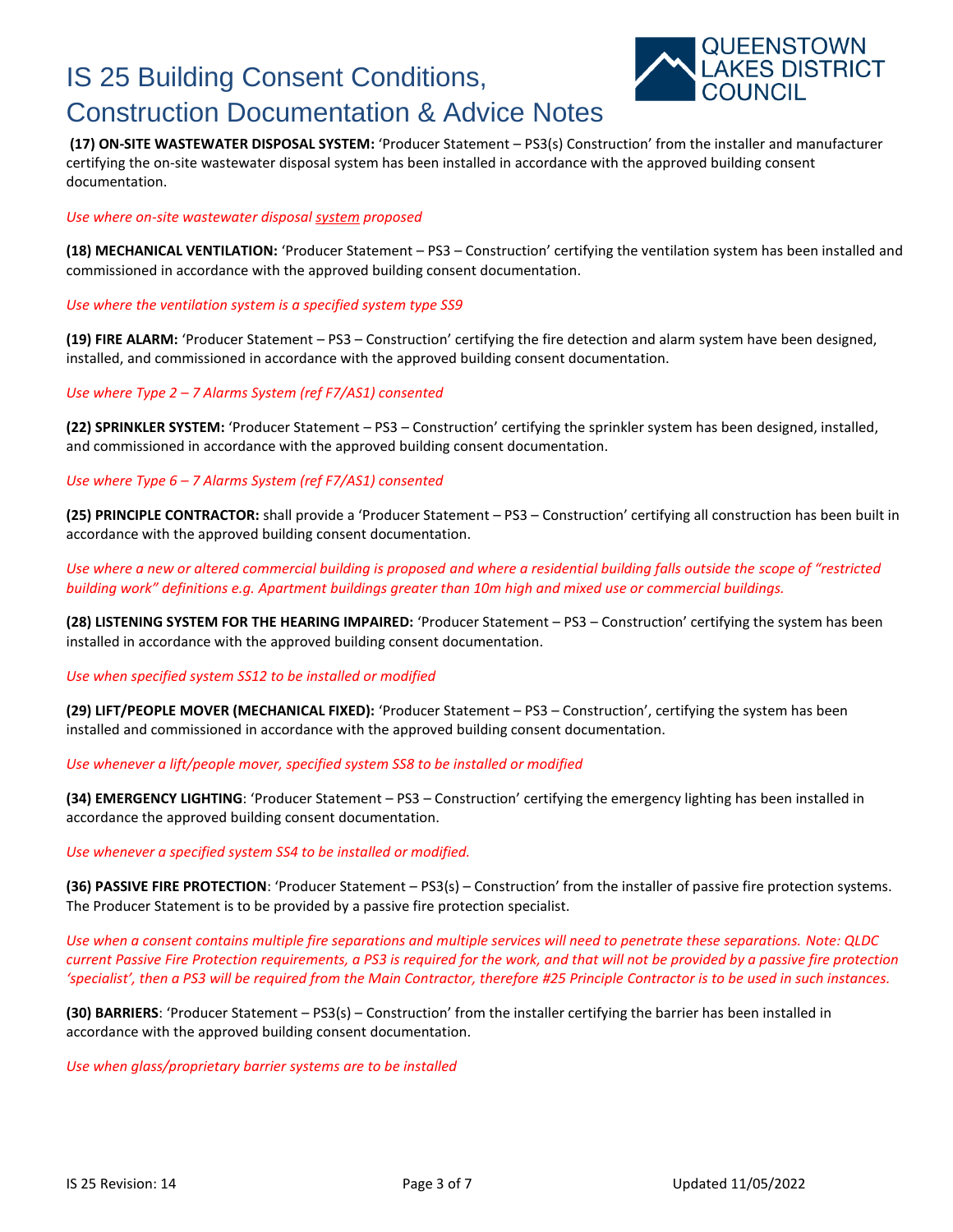

### **CERTIFICATION**

**(1) TRUSS DESIGN:** Fabricator/Design Statement and As-Built Plans' shall be provided at Framing & Bracing - Prewrap inspection in order to record and confirm construction meets the fabricators final plan.

*Use whenever a Producer Statement - PS1- Design and "Buildable plan' is received from a truss manufacturer.*

**(39) ELECTRICAL:** Electrical installations are to be compliant with the New Zealand Building Code Clause G9 "Electricity" and an Electrical Safety Certificate provided to QLDC on completion of the work.

*Use whenever Electricity is a proposed energy source in a BC application.* 

**(2) GASWORK:** Gas installations are to be compliant with the New Zealand Building Code clause G11 "Gas as an Energy Source" and a Gas safety Certificate required to be provided to QLDC on completion of the work.

*Use whenever Gas is a proposed energy source in a BC application.* 

**(4) SETOUT, FLOOR LEVEL:** A registered surveyor shall provide verification, certifying the building is sited in accordance with, and that the minimum floor level will be achieved as set out in, the approved plans, before foundation inspection.

*Use where specific minimum floor levels are required to be achieved to mitigate potential for flooding.*

**(8) COMPACTION CERTIFICATE:** Certification and test results shall be provided from a suitably qualified professional (CPEng/PEngGeol) to certify the compaction and bearing capacity of the underlying soils where any fill material greater than 600mm in depth is required.

*Use where NZS3604: 2011 Clause 7.5.3.1 requires SED* 

**(9) GEOTECHNICAL CERTIFICATE:** Certification and ground bearing test results, from a suitably qualified professional (CPEng/PEngGeol) is to be provided certifying design assumptions have been satisfied on-site.

*Use where site specific geotechnical engineering requirement identified on the PIM/PIC or consent documentation and not covered by report confirming ground conditions.*

**(20) FIRE SAFETY SYSTEMS CERTIFICATE- NEW:** As-built documentation and a Certificate of Completion for the fire safety systems within the building shall be provided by an accredited body on completion of the work,

*Use where Type 2* – *7 Alarms System (ref F7/AS1) consented and the system is new.*

**(43) FIRE SAFETY SYSTEMS CERTIFICATE - ALTERED OR EXTENDED:** As-built documentation and a Certificate of Completion for the fire safety systems within the building shall be provided by an accredited body on completion of the work, where required by NZS 4512: 2010 Part 5, 506.

*Use where Type 2* – *7 Alarms System (ref F7/AS1) consented and the system is to be altered or extended.*

**(21) SPRINKLER SYSTEM - NEW:** As-built documentation and a Certificate of Compliance for the sprinkler systems within the building shall be provided by an accredited Sprinkler System Certifier (SSC) on completion of the work.

*Use where Type 6* or *7 Alarms System (ref F7/AS1) consented and the system is new.*

**(44) SPRINKLER SYSTEM - ALTERED OR EXTENDED:** As-built documentation and a Certificate of Compliance for the sprinkler systems within the building shall be provided by an accredited Sprinkler System Certifier (SSC) on completion of the work, where certification was not exempt under NZS 4541:2013 Part 1, 112.7

*Use where Type 6* or *7 Alarms System (ref F7/AS1) existing, and the system is to be altered or extended.*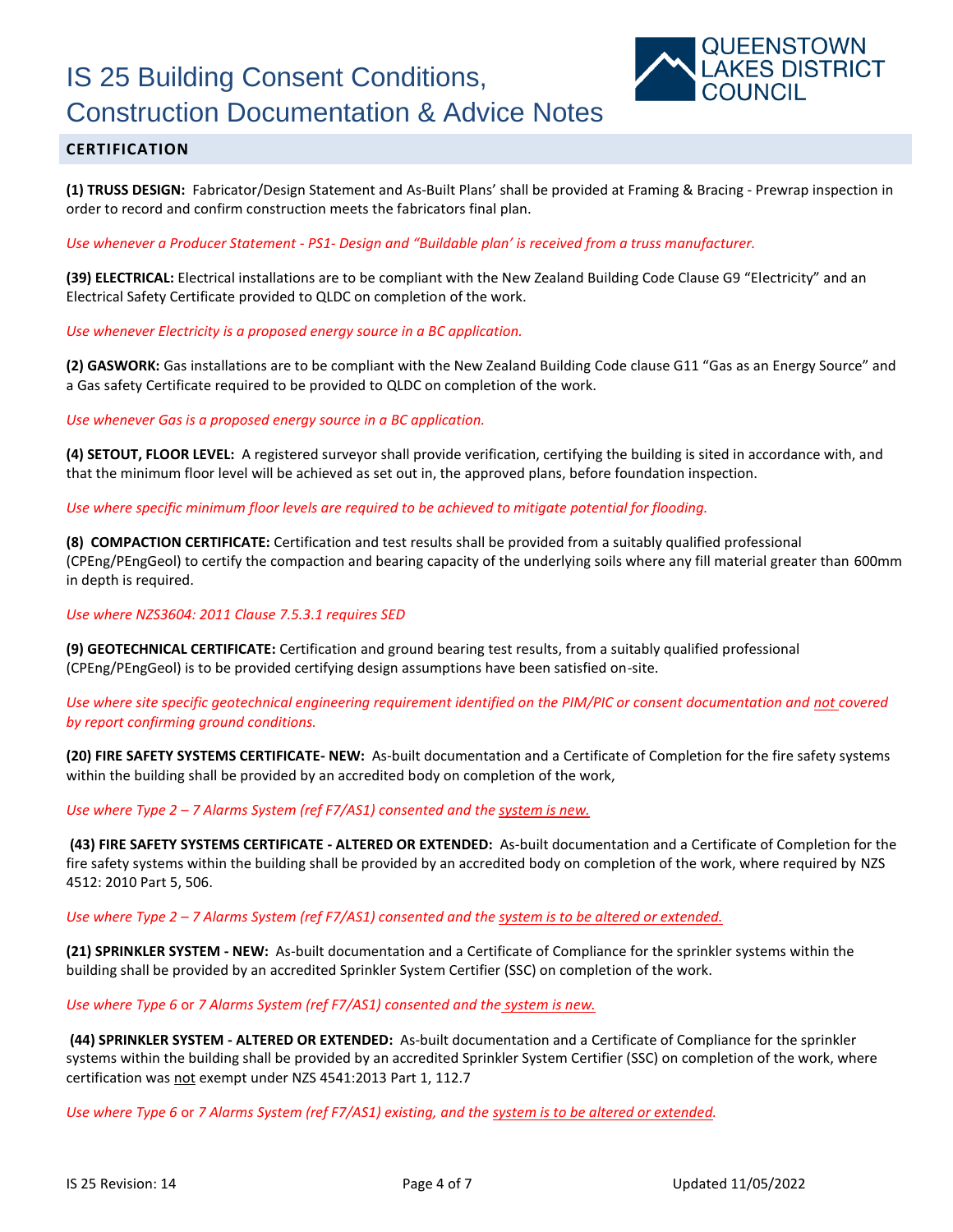

**(23) FIRE AND / OR SMOKE DOORS:** A copy of all fire door certificates shall be provided at CCC application.

*Use where fire doors are included anywhere within the new building/building work.*

**(32) SETOUT**: A registered surveyor shall provide verification certifying the building is sited in accordance with the approved plans before foundation inspection.

*Use when any new commercial building or residential building on a registered building platform is proposed.*

**(27) ACOUSTIC VERIFICATION OF G6 – Airborne and impact sound:** Provide field test verification from a suitably qualified acoustic engineer for all the building elements required to meet a Sound Transmission Class performance and / or required to meet an Impact Insulation Class performance. The performances shall be verified as per field test methods referenced in G6/VM1.

*Use where three (or more) occupancies have vertical and horizontal sound separation or complex solutions to G6 require verification to establish compliance*

**(46) POTABLE WATER:** A certificate of analysis to confirm the water is potable and complies with the Drinking Water Standard for New Zealand 2005 (Revised 2018) is required before the building is occupied or Code Compliance Certificate issued.

*Use for new water supplies not connected to the QLDC network (e.g. wells and bores) and not part of a larger private scheme (e.g. Jacks Point)*

## **ADVICE NOTES**

### **OCCUPATION**

**(41) CERTIFICATE FOR PUBLIC USE (CPU)**: **Buildings to which the public are admitted:** Your project may be affected by section 363 of the Building Act 2004, which specifies that it is an offence to permit the public use of any building for which no code compliance certificate or certificate for public use has been issued. An application form for a certificate for public use (form 15) is available from our website and approval is required before the public use the building.

*Use where the public (not employees) could use the building before issue of CCC*

### **OTHER APPROVALS MAY BE REQUIRED**

**(45) NEW RELOCATABLE BUILDING:** Code Compliance Certificate (CCC) issued by the certifying Building Consent Authority to be provided for the new relocatable building, prior to CCC being issued by QLDC for this building consent.

### *Use when a proposed new building is being constructed outside of the district.*

**(38) HERITAGE NEW ZEALAND POUHERE TAONGA:** – This site may contain archaeological material. Under the Heritage New Zealand Pouhere Taonga Act 2014 the permission of the Heritage New Zealand must be sought prior to the modification, damage or destruction of any historic place, historic area, wāhi tapu, or wāhi tapu area, or archaeological site whether the site is unrecorded or has been previously recorded. A historic place, historic area, wāhi tapu, wāhi tapu area or an archaeological site is described in the Act as a place which may provide evidence relating to the history of New Zealand. These provisions apply regardless of whether a Resource Consent or Building Consent has been granted by Council. Should archaeological material be discovered during site works, any work affecting the material must cease and Heritage New Zealand Pouhere Taonga must be contacted. (Dunedin office Phone 03 477 9871).

*Use when PIM/PIC identifies a site of historical significance.*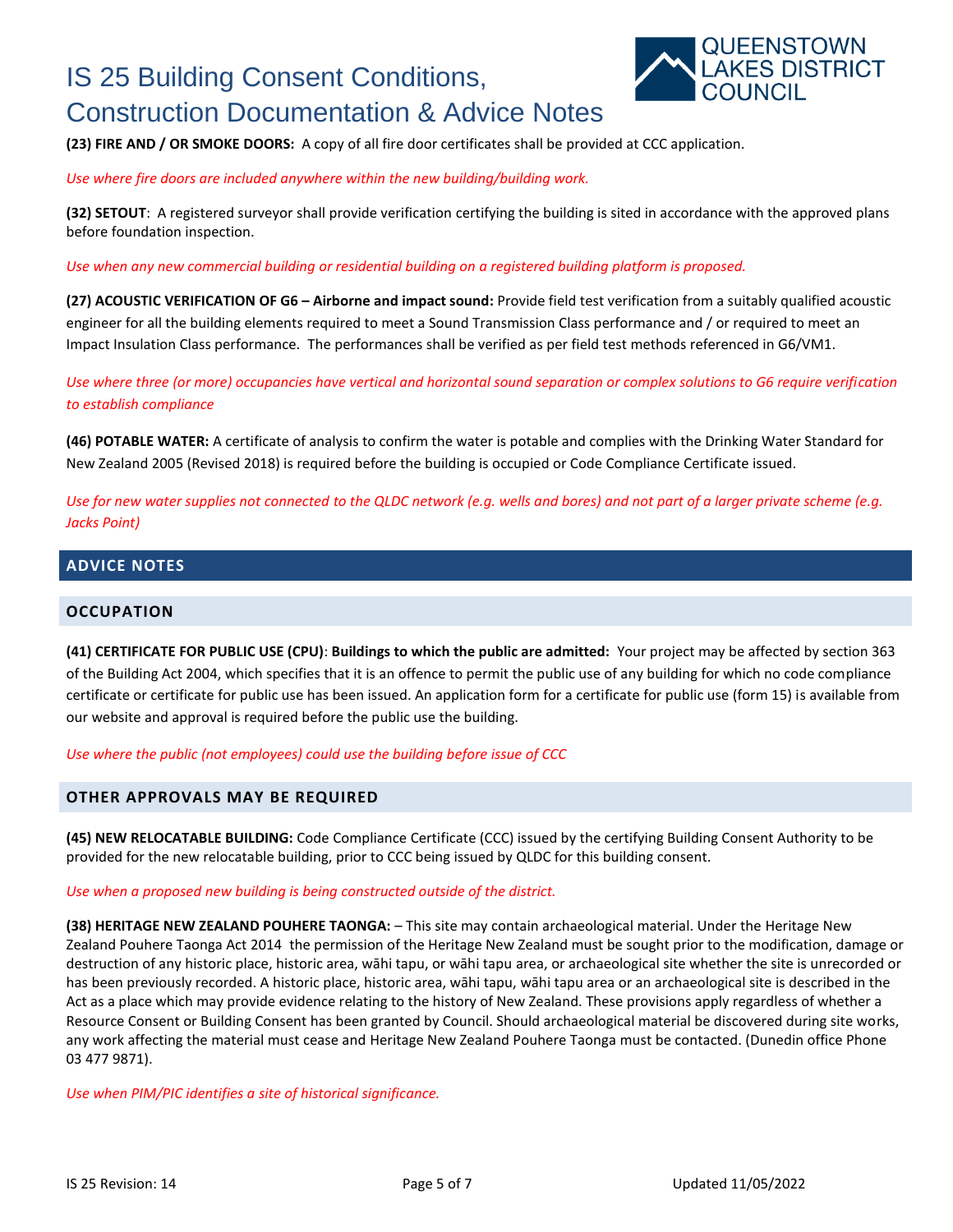

### **(33) DOMESTIC HEATING APPLIANCES** – Plan Change 2 Regional Plan: Air for Otago.

Rules and Air Zone Areas under the ORC Air Plan provide for controls on emission rates permissible throughout the region for domestic heating appliances. Contact ORC Ph 0800 474082 or email [www.orc.govt.nz.](http://www.orc.govt.nz/)

QLDC advises the consent holder that it is not party to private covenants registered on any Certificate of Title, the consent holder is advised that by undertaking the building work they may breach those covenants.

### *Use when consenting a solid fuel burner.*

**(48) First fit-out:** As this consent relies on compliance of the base build we require Code Compliance Certification (CCC) to be issued for BC  $[H]$  before we are able to issue CCC for this building consent.

*Use when the base building does not have CCC (including operating under a CPU)*

**(49) Staged Consent:** As this consent relies on compliance of a previous stage require Code Compliance Certification (CCC) to be issued for BC  $[H]$  before we are able to issue CCC for this building consent.

*Use after stage one where CCC has not been issued for an earlier stage.*

### **RESTRICTED BUILDING WORK**

**(11) RESTRICTED BUILDING WORK:** This building consent involves building work that is "Restricted Building Work". This will require the licensed building practitioners undertaking or supervising this restricted building work or part of this restricted building work within their trade class to complete a "Record of Building Work " on regulated form 6A for work relating to brick and block laying, carpentry, foundation, external plastering and roofing.

**Owner builders:** If you do not give us notice with your consent application, you will need to provide us with a notice that you, as an owner-builder, are going to carry out restricted building work on your home using Form 2C Notice of owner-builder.

*Use when consenting restricted building work.*

### **OTHER**

**(47) 3rd PARTY VERIFICATION:** With prior approval, 3rd party verification maybe acceptable in lieu of an inspection by the council (BCA). An application [\(AF 3P Application for 3rd Party Verification\)](https://www.qldc.govt.nz/services/building-services/application-forms-checksheets-and-guidance) must be submitted and approved before undertaking the building work. The 3<sup>rd</sup> party verification documents (e.g. engineer site reports) are to be supplied to QLDC within 24 hours of inspection or available on site at the next inspection.

### *Use where some elements could be verified by others for example foundations, structural walls, and fire walls*

**(12) FUTURE PROOFING:** A building consent application that when granted includes \*future-proofing, does not in itself approve another 'Use' of the building or part of the building.

I.e. A building consent for a Detached Dwelling that also contains details that might be required to demonstrate compliance as a Multi-Unit Dwelling does not automatically approve that second use.

Note: Building Act 2004 Section 114 requires (2): an owner of a building must give written notice to the territorial authority if the owner proposes-

(a) To change the use of a building

*Use when an application contains building work above the minimum requirements of the code*